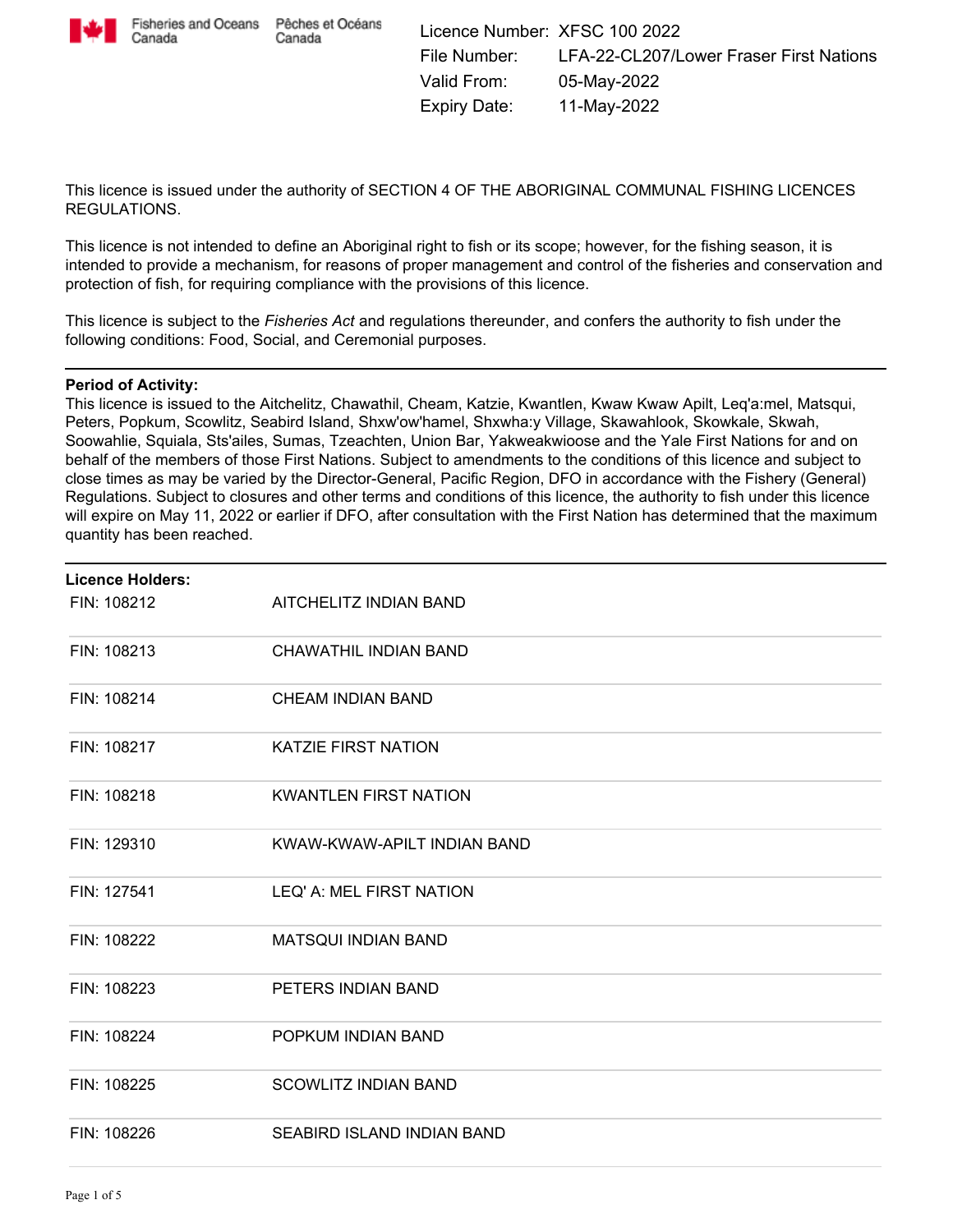

| FIN: 108678 | SHXW'OW'HAMEL FIRST NATION   |  |
|-------------|------------------------------|--|
| FIN: 129860 | SHXWHÁ: Y VILLAGE            |  |
| FIN: 108674 | SKAWAHLOOK FIRST NATION      |  |
| FIN: 129908 | <b>SKOWKALE INDIAN BAND</b>  |  |
| FIN: 108228 | SKWAH INDIAN BAND            |  |
| FIN: 108230 | SOOWAHLIE INDIAN BAND        |  |
| FIN: 108232 | <b>SQUIALA FIRST NATION</b>  |  |
| FIN: 139040 | <b>STS'AILES</b>             |  |
| FIN: 108233 | <b>SUMAS FIRST NATION</b>    |  |
| FIN: 108235 | <b>TZEACHTEN INDIAN BAND</b> |  |
| FIN: 108236 | UNION BAR FIRST NATION       |  |
| FIN: 108237 | YAKWEAKWIOOSE INDIAN BAND    |  |
| FIN: 108238 | YALE FIRST NATION            |  |

## **Individuals or groups assisting with the authorized activity:**

The following Fishers from the following Communities are authorized to fish in the respective area identified below. All fishers will report their catch to the landing sites identified below.

| <b>Name</b>           | <b>Community</b> | <b>Designation Number</b> | Area       | <b>Landing Sites</b> |
|-----------------------|------------------|---------------------------|------------|----------------------|
| Rocky Bailey          | Katzie           | 05-073                    | Sub Area 3 | Katzie               |
| <b>Terry Meunier</b>  | Katzie           | 05-164                    | Sub Area 3 | Katzie               |
| <b>Trevor Pierre</b>  | Katzie           | 05-112                    | Sub Area 3 | Katzie               |
| <b>Burgess Pierre</b> | Katzie           | 05-167                    | Sub Area 3 | Katzie               |
| <b>Barry Brown</b>    | Kwantlen         | 13-101                    | Sub Area 4 | Kwantlen             |
| Daniel Jago           | Kwantlen         | 13-065                    | Sub Area 4 | Kwantlen             |
| <b>Kelly Yates</b>    | Kwantlen         | 13-128                    | Sub Area 4 | Kwantlen             |
| <b>Rodney Peters</b>  | Seabird Island   | 17-043                    | Sub Area 4 | Kwantlen             |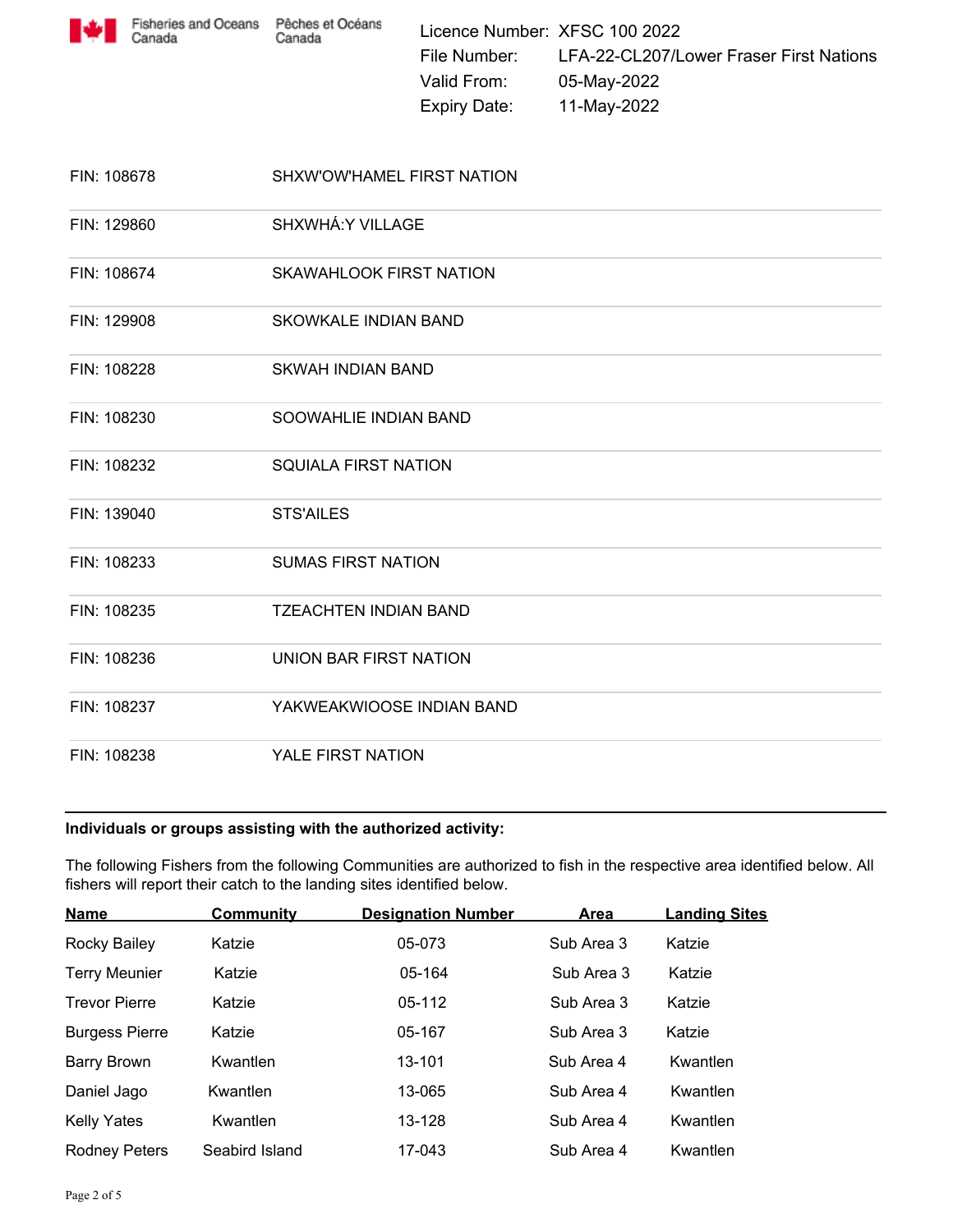| <b>Fisheries and Oceans</b><br>Canada |           | Pêches et Océans<br>Canada | Licence Number: XFSC 100 2022<br>File Number:<br>Valid From:<br><b>Expiry Date:</b> | 05-May-2022<br>11-May-2022 | LFA-22-CL207/Lower Fraser First Nations |
|---------------------------------------|-----------|----------------------------|-------------------------------------------------------------------------------------|----------------------------|-----------------------------------------|
| Robert Jimmie Jr.                     | Squiala   |                            | 28-013                                                                              | Sub Area 5                 | Sumas                                   |
| James N. Leon                         | Sts'ailes |                            |                                                                                     | Sub Area 4,5,6             | Sumas                                   |
| Kelsey Ned                            | Sumas     |                            | 19-143                                                                              | Sub Area 4,5               | Sumas                                   |
| Murray Ned                            | Sumas     |                            | 19-052                                                                              | Sub Area 4,5               | Sumas                                   |
| Allen Schulz                          | Sumas     |                            |                                                                                     | Sub Area 4,5               | Sumas                                   |
| <b>Troy Ganzeveld</b>                 | Sumas     |                            | 19-081                                                                              | Sub Area 4,5               | Kwantlen                                |
| Anthony Malloway                      | Tzeachten |                            | 29-020                                                                              | Sub Area 4                 | Kwantlen                                |
| Ivan Malloway                         | Tzeachten |                            | 29-079                                                                              | Sub Area 4                 | Kwantlen                                |
| Ken Malloway                          | Tzeachten |                            | 29-003                                                                              | Sub Area 4                 | Kwantlen                                |
| Dessiree Fisher                       | Tzeachten |                            | 29-853                                                                              | Sub Area 4                 | Kwantlen                                |

Designations are personal and non-transferable. Participants who fish under this licence shall carry their Designation or Band Card to establish their membership in the First Nation while participating in the Fishery and while transporting fish harvested in the Fishery and will present such documentation on request by any fishery officer or fishery guardian.

# **Species, Quantity of Fish, Area(s) and Gear:**

| Licence Holder:                                                  | All                                                           |                                                                                                                                                                                                                                                                                                                     |  |  |  |
|------------------------------------------------------------------|---------------------------------------------------------------|---------------------------------------------------------------------------------------------------------------------------------------------------------------------------------------------------------------------------------------------------------------------------------------------------------------------|--|--|--|
| <b>Species:</b>                                                  |                                                               | EULACHON (Thaleichthys pacificus)                                                                                                                                                                                                                                                                                   |  |  |  |
| <b>Allowable Fishing</b><br>Times:                               | Start Date:<br>End Date:<br>Times:                            | Thursday, May 5, 2022<br>Wednesday, May 11, 2022<br>07:00 - 19:00 daily                                                                                                                                                                                                                                             |  |  |  |
| Gear:                                                            | Gillnet, Drift<br>Dip Net                                     |                                                                                                                                                                                                                                                                                                                     |  |  |  |
| Licence Area:                                                    | PORT MANN BRIDGE TO MISSION; MISSION BRIDGE TO HARRISON RIVER |                                                                                                                                                                                                                                                                                                                     |  |  |  |
| <b>Maximum Harvest</b><br>Amount:                                | 10486 Pounds                                                  |                                                                                                                                                                                                                                                                                                                     |  |  |  |
| <b>Additional Descriptions:</b> The following gear is permitted: | Dip Nets                                                      | <b>Drift Nets</b> on condition that:<br>Each Participant may fish using one drift net. Drift nets shall be no more than one hundred<br>(100) metres (328 feet) in length and shall have a mesh size of no less than twenty-five<br>(25) millimetres (1 inch) and no greater than fifty (50) millimetres (2 inches). |  |  |  |

# **Additional Information:**

**AREA:** Drift net and dip net fishing are permitted in the following area(s):

# **Subarea 3 - Port Mann Bridge to Kanaka Creek**

Those waters of the Fraser River downstream of a line projected from a red boundary sign located at Kanaka Creek (north side of Fraser River), to a red boundary sign at the upstream end of Derby Reach (south side of Fraser River), to the Port Mann Bridge.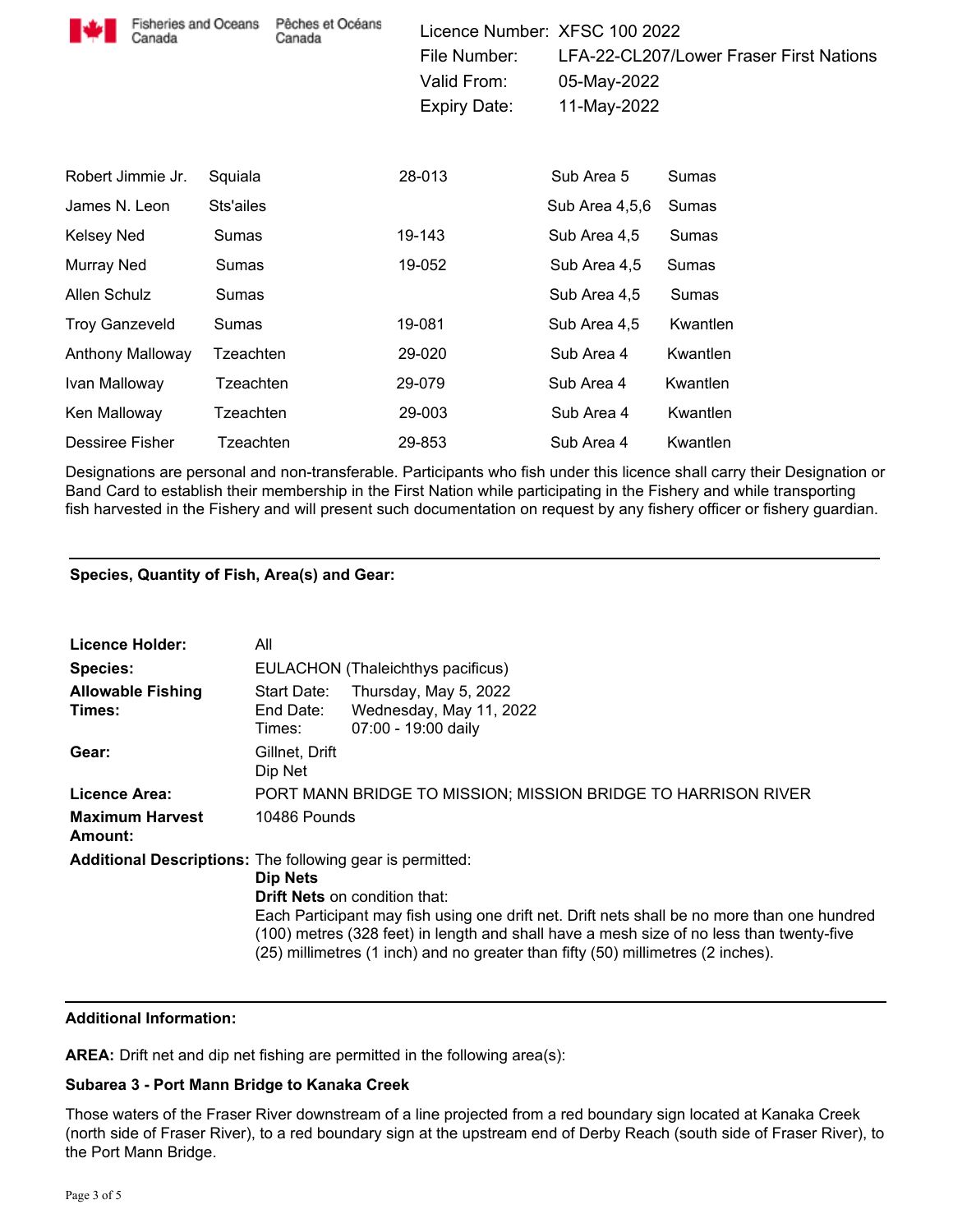

### **Subarea 4 - Kanaka Creek to Mission Bridge**

Those waters of the Fraser River downstream of the Canadian Pacific Railway Bridge at Mission and bounded on the west by a line projected from a red boundary sign located at Kanaka Creek (north side of Fraser River), to a red boundary sign at the upstream end of Derby Reach (south side of Fraser River).

#### **Subarea 5 - Mission Bridge to Sumas River**

Those waters of the Fraser River bounded on the west by the downstream side of the Canadian Pacific Railway Bridge at Mission and on the east by a line from a white boundary sign on the upstream side of the Fraser River at the mouth of the Sumas River, thence true north to a white boundary sign on the opposite shore.

#### **Subarea 6 - Sumas River to Harrison**

Those waters of the Fraser River bounded on the west by a line from a white boundary sign on the upstream side of the Fraser River at the mouth of the Sumas River, thence true north to a white boundary sign on the opposite shore and bounded on the east by a line from a white boundary sign on the upstream side of the Fraser River at the mouth of the Harrison River, thence true south to a white boundary sign on the southern shore of the Fraser River and those waters of the Harrison River downstream of the Highway Number 7 Bridge.

### **Terms and Conditions:**

#### **Definitions**

"DFO" means Fisheries and Oceans Canada (formerly Department of Fisheries and Oceans).

"Dip Net" means means a net on a circular frame at the end of a pole that is used from shore.

"Drift Net" means a gillnet free floating in the water, not attached in any manner to the shore, operated from a boat.

"First Nation" means the Aitchelitz, Chawathil, Cheam, Katzie, Kwantlen, Kwaw Kwaw Apilt, Leq'a:Mel, Matsqui, Peters, Popkum, Scowlitz, Seabird Island, Shxw'ow'hamel, Shxwha:y Village, Skawahlook, Skowkale, Skwah, Soowahlie, Squiala, Sts'ailes, Sumas, Tzeachten, Union Bar, Yakweakwioose and the Yale First Nations.

"Fishery" means fishing under the authority of this licence.

"FVAFS" means the means the Fraser Valley Aboriginal Fisheries Society that will deliver the area catch monitoring program for FSC fisheries.

"Participant" means an individual designated in accordance with this licence to fish under the authority of this licence.

#### **Species and Quantity**

The Fishery is limited to the harvest of: **10,486 lbs (4,756.4 kg) of Eulachon** (Thaleichthys pacificus) to be distributed to the First Nations in Lower Fraser Area.

No person shall retain or possess non-target species including Chinook salmon, Steelhead, or Sturgeon.

Please refer to Fishery General Regulations Section 33. for Release of Incidental Catch https://laws-lois.justice.gc.ca/eng/regulations/SOR-93-53/FullText.html

#### **Use of Fish**

Fish caught under this licence are for food, social and ceremonial purposes. Without prejudice to future agreements or regulations, sale of fish caught under this licence is not permitted.